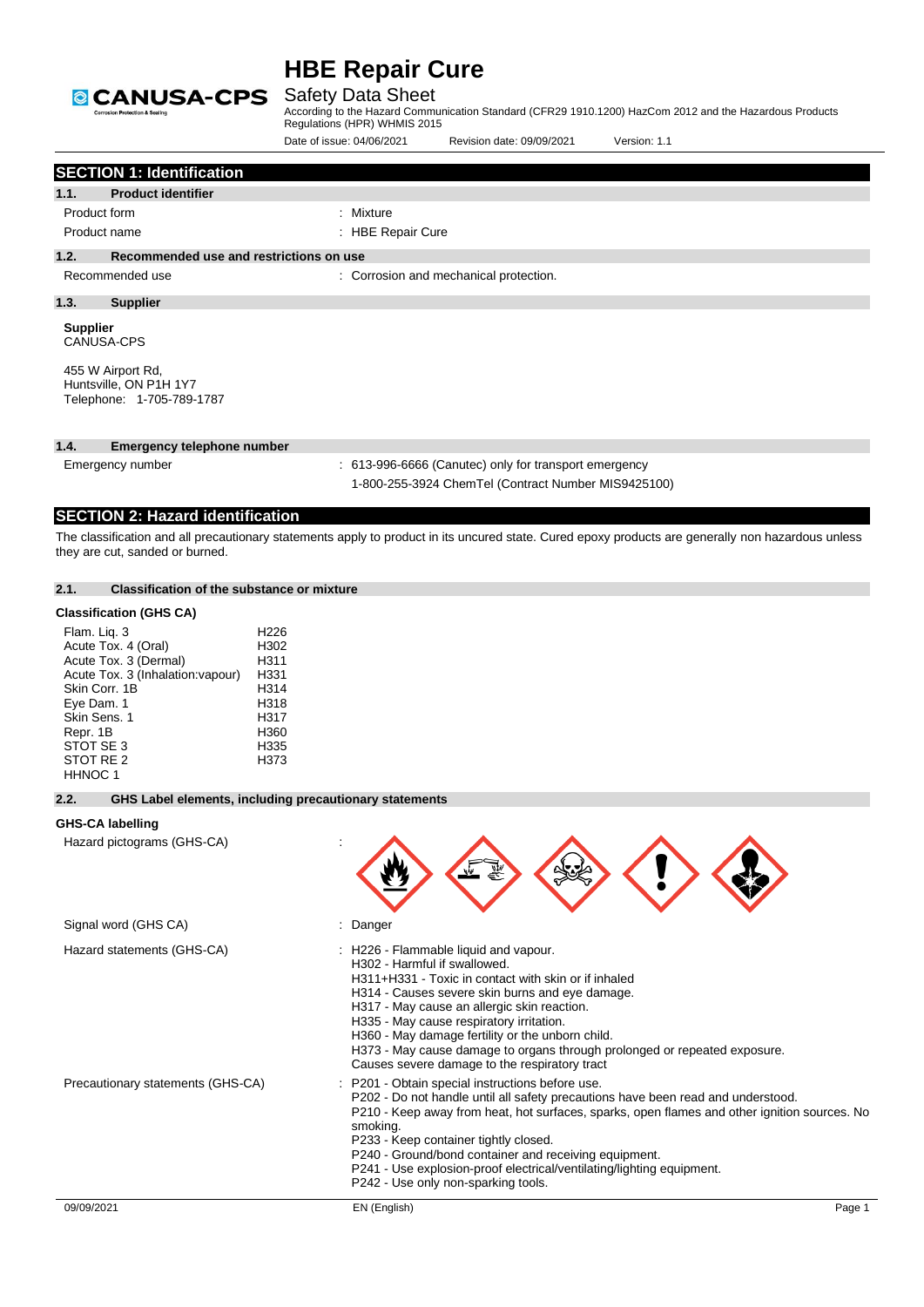## Safety Data Sheet

According to the Hazard Communication Standard (CFR29 1910.1200) HazCom 2012 and the Hazardous Products Regulations (HPR) WHMIS 2015

| P243 - Take action to prevent static discharges.<br>P260 - Do not breathe dust/fume/gas/mist/vapours/spray.<br>P264 - Wash hands, forearms and face thoroughly after handling.<br>P270 - Do not eat, drink or smoke when using this product<br>P271 - Use only outdoors or in a well-ventilated area.<br>P272 - Contaminated work clothing should not be allowed out of the workplace.<br>P280 - Wear protective gloves/protective clothing/eye protection/face protection.<br>P301+P330+P331 - IF SWALLOWED: Rinse mouth. Do NOT induce vomiting<br>P303+P361+P353 - IF ON SKIN (or hair): Take off immediately all contaminated clothing.<br>Rinse skin with water<br>P363 - Wash contaminated clothing before reuse.<br>P304+P340 - IF INHALED: Remove person to fresh air and keep comfortable for breathing.<br>P305+P351+P338 - IF IN EYES: Rinse cautiously with water for several minutes. Remove<br>contact lenses, if present and easy to do. Continue rinsing.<br>P310 - Immediately call a POISON CENTER or doctor.<br>P308+P313 - IF exposed or concerned: Get medical advice/attention.<br>P312 - Call a POISON CENTER or doctor if you feel unwell.<br>P403+P235 - Store in a well-ventilated place. Keep cool<br>P405 - Store locked up.<br>P501 - Dispose of contents/container to hazardous or special waste collection point, in |
|-----------------------------------------------------------------------------------------------------------------------------------------------------------------------------------------------------------------------------------------------------------------------------------------------------------------------------------------------------------------------------------------------------------------------------------------------------------------------------------------------------------------------------------------------------------------------------------------------------------------------------------------------------------------------------------------------------------------------------------------------------------------------------------------------------------------------------------------------------------------------------------------------------------------------------------------------------------------------------------------------------------------------------------------------------------------------------------------------------------------------------------------------------------------------------------------------------------------------------------------------------------------------------------------------------------------------------------------------------|
| accordance with local, regional, national and/or international regulation.                                                                                                                                                                                                                                                                                                                                                                                                                                                                                                                                                                                                                                                                                                                                                                                                                                                                                                                                                                                                                                                                                                                                                                                                                                                                          |
|                                                                                                                                                                                                                                                                                                                                                                                                                                                                                                                                                                                                                                                                                                                                                                                                                                                                                                                                                                                                                                                                                                                                                                                                                                                                                                                                                     |

### **2.3. Other hazards**

No additional information available

## **2.4. Unknown acute toxicity (GHS CA)**

1% of the mixture consists of ingredient(s) of unknown acute toxicity (Oral)

13% of the mixture consists of ingredient(s) of unknown acute toxicity (Dermal)

93% of the mixture consists of ingredient(s) of unknown acute toxicity (Inhalation (Vapours))

## **SECTION 3: Composition/information on ingredients**

## **3.1. Substances**

Not applicable

### **3.2. Mixtures**

| <b>Name</b>                                                | <b>Product identifier</b> | $\%$      |
|------------------------------------------------------------|---------------------------|-----------|
| 1-Piperazineethanamine                                     | (CAS-No.) 140-31-8        | $30 - 60$ |
| <b>Bisphenol A</b>                                         | (CAS-No.) 80-05-7         | $15 - 40$ |
| Phenol, 4-nonyl-, branched                                 | (CAS-No.) 84852-15-3      | $10 - 30$ |
| Benzyldimethylamine                                        | (CAS-No.) 103-83-3        | $5 - 10$  |
| Benzyl alcohol                                             | (CAS-No.) 100-51-6        | $3 - 7$   |
| Amines, polyethylenepoly-                                  | (CAS-No.) 68131-73-7      | $3 - 7$   |
| N-[3-(Trimethoxysilyl)propyl]-1,2-ethanediamine            | (CAS-No.) 1760-24-3       | $3 - 7$   |
| 3,6,9,12-Tetrazaatetradecane-1,14-diamine                  | (CAS-No.) 4067-16-7       | $1 - 5$   |
| Tetraethylenepentamine                                     | (CAS-No.) 112-57-2        | $1 - 5$   |
| Ethanol, 2-[(2-aminoethyl)amino]-                          | (CAS-No.) 111-41-1        | $0.1 - 1$ |
| Diethylenetriamine                                         | (CAS-No.) 111-40-0        | $0.1 - 1$ |
| Phenol, dinonyl-                                           | (CAS-No.) 1323-65-5       | $0.1 - 1$ |
| Triethylenetetramine                                       | (CAS-No.) 112-24-3        | $0.1 - 1$ |
| Propylene glycol diamine, 2-amino-, diether with Propylene | (CAS-No.) 9046-10-0       | $0.1 - 1$ |

**\*Chemical name, CAS number and/or exact concentration have been withheld as a trade secret**

## **SECTION 4: First-aid measures**

| 4.1.<br>Description of first aid measures                       |                                                                                                                                                                                                                                                                   |
|-----------------------------------------------------------------|-------------------------------------------------------------------------------------------------------------------------------------------------------------------------------------------------------------------------------------------------------------------|
| First-aid measures after inhalation                             | : If inhaled: Remove person to fresh air and keep comfortable for breathing. Immediately call a<br>POISON CENTER/doctor.                                                                                                                                          |
| First-aid measures after skin contact                           | : If on skin (or hair): Take off immediately all contaminated clothing. Rinse skin with<br>water/shower. Wash contaminated clothing before reuse. Immediately call a POISON CENTER<br>or doctor. If skin irritation or rash occurs: Get medical advice/attention. |
| First-aid measures after eye contact                            | : IF IN EYES: Rinse cautiously with water for several minutes. Remove contact lenses, if present<br>and easy to do. Continue rinsing. Immediately call a POISON CENTER or doctor.                                                                                 |
| First-aid measures after ingestion                              | : IF SWALLOWED: rinse mouth. Do NOT induce vomiting. Never give anything by mouth to an<br>unconscious person. Immediately call a POISON CENTER or doctor.                                                                                                        |
| 4.2.<br>Most important symptoms and effects (acute and delayed) |                                                                                                                                                                                                                                                                   |
| Symptoms/effects after inhalation                               | : Toxic if inhaled. Causes burns to the respiratory system. Causes severe damage to the<br>respiratory tract.                                                                                                                                                     |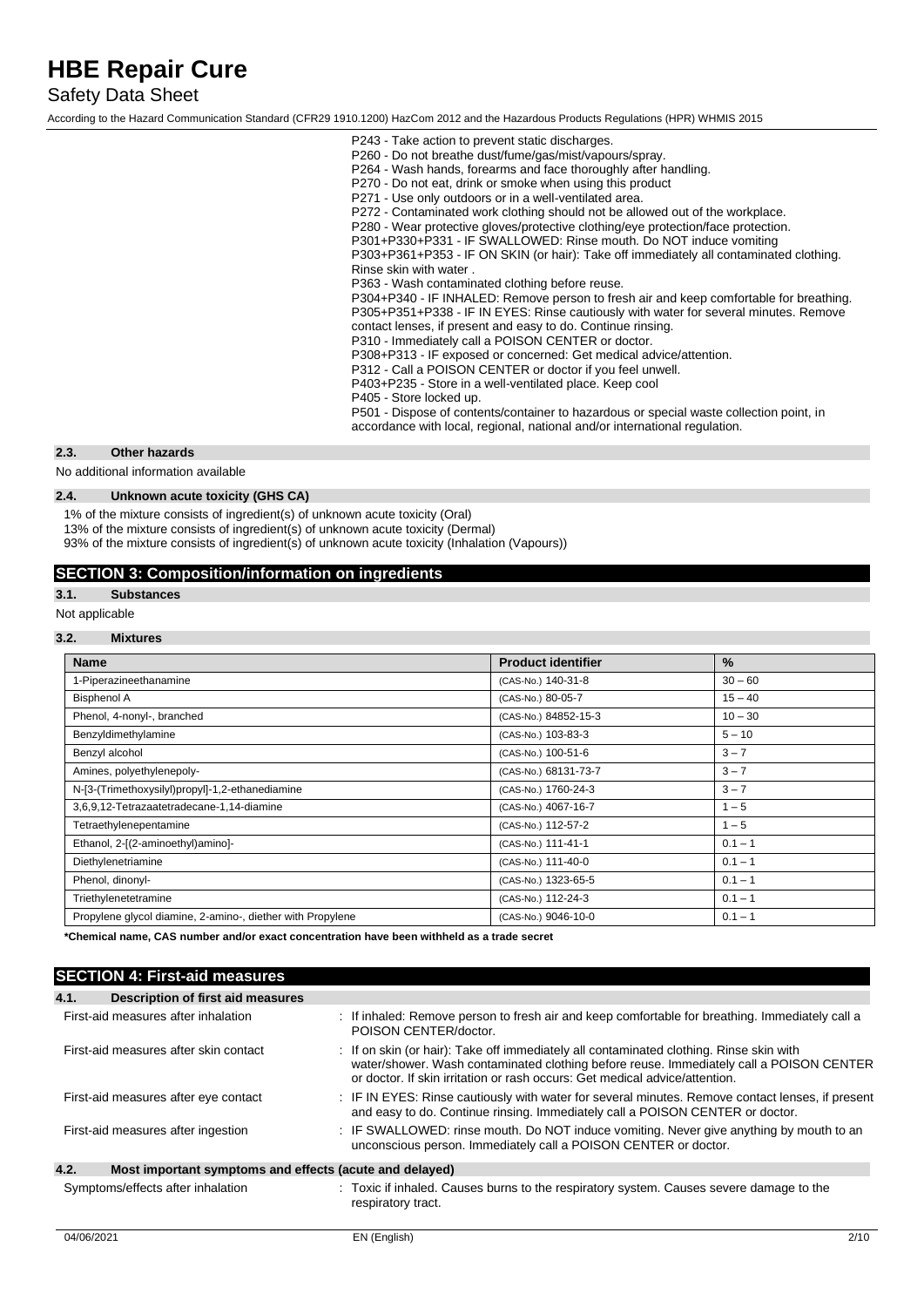## Safety Data Sheet

According to the Hazard Communication Standard (CFR29 1910.1200) HazCom 2012 and the Hazardous Products Regulations (HPR) WHMIS 2015

| Symptoms/effects after skin contact                                                  | : Toxic in contact with skin. Causes severe skin burns. Symptoms may include redness, edema,<br>drying, defatting and cracking of the skin. May cause an allergic skin reaction.                |
|--------------------------------------------------------------------------------------|-------------------------------------------------------------------------------------------------------------------------------------------------------------------------------------------------|
| Symptoms/effects after eye contact                                                   | : Causes serious eye damage. Symptoms may include discomfort or pain, excess blinking and<br>tear production, with marked redness and swelling of the conjunctiva. May cause burns.             |
| Symptoms/effects after ingestion                                                     | : Harmful if swallowed. May cause burns or irritation of the linings of the mouth, throat, and<br>gastrointestinal tract. May cause gastrointestinal irritation, nausea, vomiting and diarrhea. |
| Chronic symptoms                                                                     | : May cause damage to organs through prolonged or repeated exposure. May cause damage to<br>fertility or the unborn child.                                                                      |
| $\sqrt{2}$<br>located algebra and distribution and engelist tractment. If necessary, |                                                                                                                                                                                                 |

**4.3. Immediate medical attention and special treatment, if necessary**

Other medical advice or treatment : Symptoms may be delayed. In case of accident or if you feel unwell, seek medical advice immediately (show the label where possible).

|                                   | <b>SECTION 5: Fire-fighting measures</b>                       |                                                                                                                                                                                                                                                                                                                                                     |
|-----------------------------------|----------------------------------------------------------------|-----------------------------------------------------------------------------------------------------------------------------------------------------------------------------------------------------------------------------------------------------------------------------------------------------------------------------------------------------|
| 5.1.                              | Suitable extinguishing media                                   |                                                                                                                                                                                                                                                                                                                                                     |
| Suitable extinguishing media      |                                                                | : Carbon dioxide (CO2), dry chemical powder, foam. Water spray. Water fog.                                                                                                                                                                                                                                                                          |
| 5.2.                              | Unsuitable extinguishing media                                 |                                                                                                                                                                                                                                                                                                                                                     |
| Unsuitable extinguishing media    |                                                                | : Do not use water jet.                                                                                                                                                                                                                                                                                                                             |
| 5.3.                              | Specific hazards arising from the hazardous product            |                                                                                                                                                                                                                                                                                                                                                     |
| Fire hazard                       |                                                                | : Flammable liquid and vapour. Products of combustion may include, and are not limited to:<br>oxides of carbon. Nitrogen oxides. Carboxylic acids. Aldehydes.                                                                                                                                                                                       |
| <b>Explosion hazard</b>           |                                                                | : May form flammable/explosive vapour-air mixture.                                                                                                                                                                                                                                                                                                  |
| 5.4.                              | Special protective equipment and precautions for fire-fighters |                                                                                                                                                                                                                                                                                                                                                     |
| Protection during firefighting    |                                                                | : Keep upwind of fire. Wear full fire fighting turn-out gear (full Bunker gear) and respiratory<br>protection (SCBA).                                                                                                                                                                                                                               |
|                                   | <b>SECTION 6: Accidental release measures</b>                  |                                                                                                                                                                                                                                                                                                                                                     |
| 6.1.                              |                                                                | Personal precautions, protective equipment and emergency procedures                                                                                                                                                                                                                                                                                 |
| General measures                  |                                                                | : Use personal protection recommended in Section 8. Isolate the hazard area and deny entry to<br>unnecessary and unprotected personnel. Use special care to avoid static electric charges.<br>Remove all sources of ignition.                                                                                                                       |
| 6.2.                              | Methods and materials for containment and cleaning up          |                                                                                                                                                                                                                                                                                                                                                     |
| For containment                   |                                                                | : Stop leak if safe to do so. Absorb and/or contain spill with inert material (sand, vermiculite or<br>other appropriate material), then place in suitable container. Do not flush into surface water or<br>sewer system. Wear recommended personal protective equipment.                                                                           |
| Methods for cleaning up           |                                                                | : Sweep or shovel spills into appropriate container for disposal. Provide ventilation.                                                                                                                                                                                                                                                              |
| 6.3.                              | <b>Reference to other sections</b>                             |                                                                                                                                                                                                                                                                                                                                                     |
|                                   |                                                                | For further information refer to section 8: "Exposure controls/personal protection"                                                                                                                                                                                                                                                                 |
|                                   | <b>SECTION 7: Handling and storage</b>                         |                                                                                                                                                                                                                                                                                                                                                     |
| 7.1.                              | <b>Precautions for safe handling</b>                           |                                                                                                                                                                                                                                                                                                                                                     |
| Precautions for safe handling     |                                                                | : Obtain special instructions before use. Do not handle until all safety precautions have been<br>read and understood. Do not breathe dust/fume/gas/mist/vapours/spray. Do not get in eyes, on<br>skin, or on clothing. Do not swallow. When using do not eat, drink or smoke. Ensure adequate<br>ventilation. Handle and open container with care. |
| Hygiene measures                  |                                                                | : Take off contaminated clothing and wash it before reuse. Wash hands, forearms and face<br>thoroughly after handling.                                                                                                                                                                                                                              |
| Additional hazards when processed |                                                                | : Handle empty containers with care because residual vapours are flammable.                                                                                                                                                                                                                                                                         |
| 7.2.                              | Conditions for safe storage, including any incompatibilities   |                                                                                                                                                                                                                                                                                                                                                     |
| <b>Technical measures</b>         |                                                                | : Proper grounding procedures to avoid static electricity should be followed.                                                                                                                                                                                                                                                                       |
| Storage conditions                |                                                                | : Keep out of the reach of children. Store locked up. Keep away from food, drink and animal<br>feedingstuffs. Keep in fireproof place. Keep away from ignition sources. Keep away from<br>clothing and other combustible materials. Store tightly closed in a dry, cool and well-ventilated<br>place.                                               |

| <b>SECTION 8: Exposure controls/personal protection</b> |              |      |  |
|---------------------------------------------------------|--------------|------|--|
| 8.1.<br><b>Control parameters</b>                       |              |      |  |
| Diethylenetriamine (111-40-0)                           |              |      |  |
| USA - ACGIH - Occupational Exposure Limits              |              |      |  |
| ACGIH OEL TWA [ppm]                                     | ppm          |      |  |
| 04/06/2021                                              | EN (English) | 3/10 |  |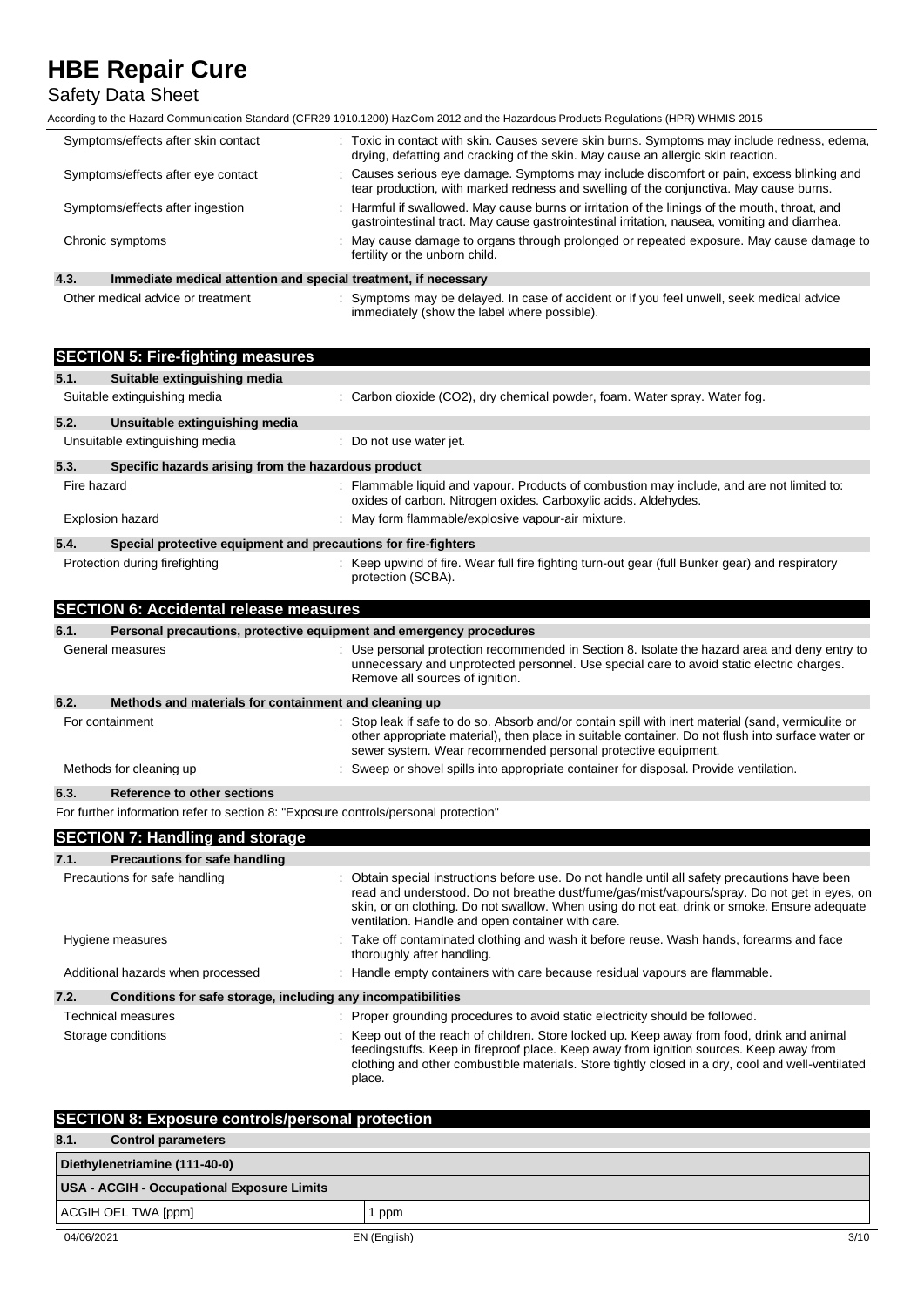## Safety Data Sheet

According to the Hazard Communication Standard (CFR29 1910.1200) HazCom 2012 and the Hazardous Products Regulations (HPR) WHMIS 2015

| Diethylenetriamine (111-40-0) |                                                                                      |  |  |  |
|-------------------------------|--------------------------------------------------------------------------------------|--|--|--|
| ACGIH chemical category       | Skin - potential significant contribution to overall exposure by the cutaneous route |  |  |  |
|                               |                                                                                      |  |  |  |

## **8.2. Appropriate engineering controls**

| Appropriate engineering controls | Ensure good ventilation of the work station. Provide readily accessible eye wash stations and<br>safety showers. |
|----------------------------------|------------------------------------------------------------------------------------------------------------------|
| Environmental exposure controls  | : Avoid release to the environment.                                                                              |

### **8.3. Individual protection measures/Personal protective equipment**

#### **Hand protection:**

Wear suitable gloves resistant to chemical penetration

#### **Eye protection:**

Wear eye/face protection

#### **Skin and body protection:**

Wear suitable protective clothing. Neoprene rubber or butyl rubber suit

#### **Respiratory protection:**

In case of insufficient ventilation, wear suitable respiratory equipment. Respirator selection must be based on known or anticipated exposure levels, the hazards of the product and the safe working limits of the selected respirator.

### **Other information:**

Handle in accordance with good industrial hygiene and safety procedures. Do not eat, drink or smoke when using this product.

## **SECTION 9: Physical and chemical properties**

| ----------<br>9.1.<br>Information on basic physical and chemical properties |                                |
|-----------------------------------------------------------------------------|--------------------------------|
| Physical state                                                              | : Liquid                       |
| Appearance                                                                  | : Moderately viscous           |
| Colour                                                                      | : Green/Blue                   |
| Odour                                                                       | : Ammoniacal                   |
| Odour threshold                                                             | : Not applicable               |
| pH                                                                          | : alkaline                     |
| Relative evaporation rate (butylacetate=1)                                  | : Not applicable               |
| Relative evaporation rate (ether=1)                                         | : Not applicable               |
| Melting point                                                               | : Not applicable               |
| Freezing point                                                              | : Not applicable               |
| Boiling point                                                               | : Not applicable               |
| Flash point                                                                 | : Not applicable               |
| Auto-ignition temperature                                                   | : Not applicable               |
| Decomposition temperature                                                   | : Not applicable               |
| Flammability (solid, gas)                                                   | : Flammable liquid and vapour. |
| Vapour pressure                                                             | : Not applicable               |
| Vapour pressure at 50 °C                                                    | : Not applicable               |
| Relative density                                                            | : 1.07                         |
| Solubility                                                                  | : Slightly soluble             |
| Partition coefficient n-octanol/water                                       | : Not applicable               |
| Viscosity, kinematic                                                        | $: > 2200$ cP                  |
| Viscosity, dynamic                                                          | $: 800 - 1200$ cP              |
| <b>Explosive limits</b>                                                     | : Not applicable               |
| 9.2.<br><b>Other information</b>                                            |                                |

No additional information available

| <b>SECTION 10: Stability and reactivity</b> |                                                                                    |      |
|---------------------------------------------|------------------------------------------------------------------------------------|------|
| 10.1.<br><b>Reactivity</b>                  |                                                                                    |      |
| Reactivity                                  | : No dangerous reactions known under normal conditions of use.                     |      |
| Chemical stability                          | : Stable under normal conditions. May form flammable/explosive vapour-air mixture. |      |
| Possibility of hazardous reactions          | : No dangerous reactions known under normal conditions of use.                     |      |
| 04/06/2021                                  | EN (English)                                                                       | 4/10 |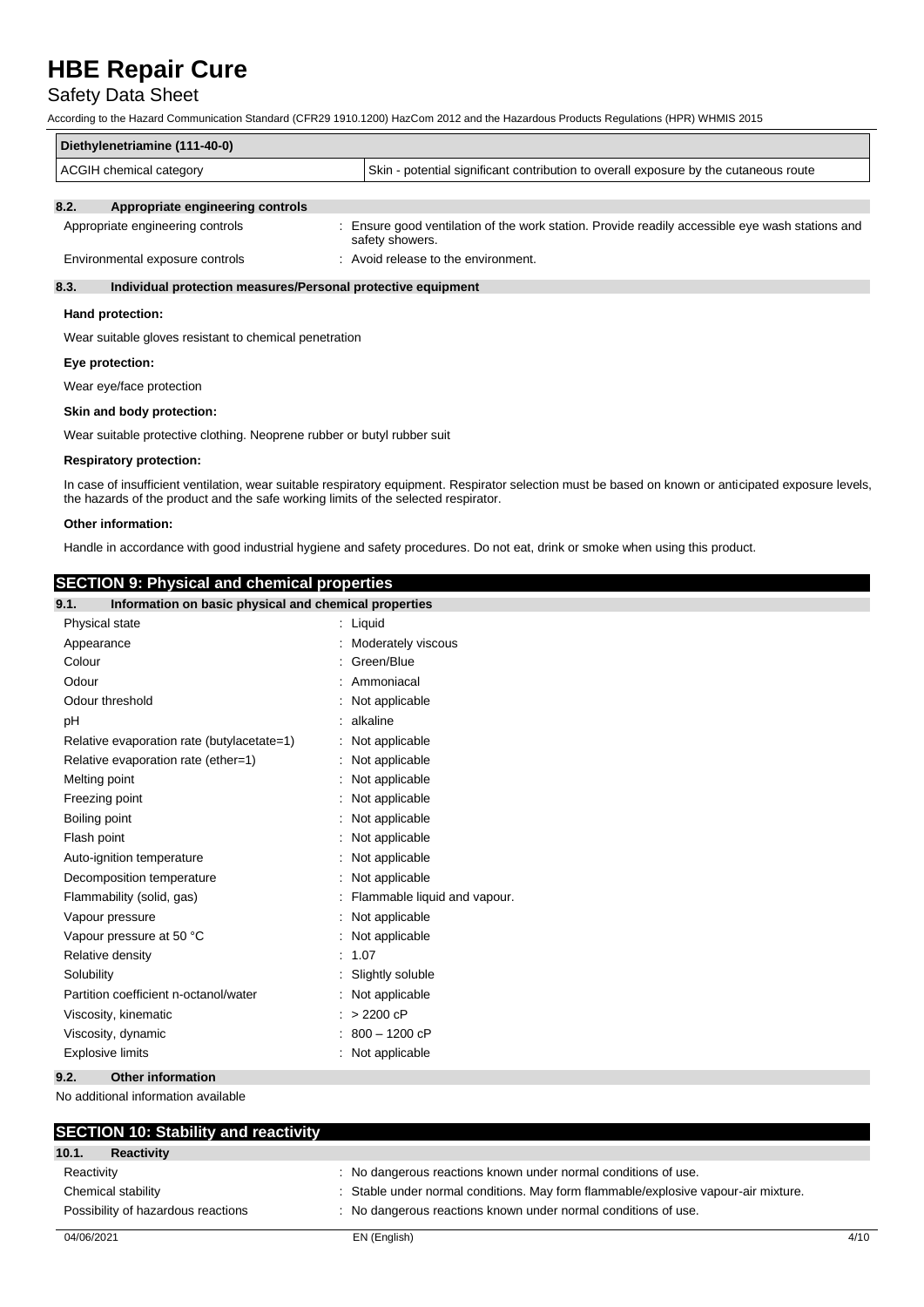## Safety Data Sheet

| Conditions to avoid              | : Heat. Incompatible materials. Sources of ignition. Direct sunlight.                                                                  |
|----------------------------------|----------------------------------------------------------------------------------------------------------------------------------------|
| Incompatible materials           | : Strong oxidizing agents. Strong acids.                                                                                               |
| Hazardous decomposition products | : May include, and are not limited to: oxides of carbon. Nitrogen oxides. Carboxylic acids.<br>Aldehydes. May release flammable gases. |

| <b>SECTION 11: Toxicological information</b>               |                                                                                                                                                                                                                                                                  |
|------------------------------------------------------------|------------------------------------------------------------------------------------------------------------------------------------------------------------------------------------------------------------------------------------------------------------------|
| 11.1.<br>Information on toxicological effects              |                                                                                                                                                                                                                                                                  |
| Acute toxicity (oral)                                      | : Harmful if swallowed.                                                                                                                                                                                                                                          |
| Acute toxicity (dermal)                                    | : Toxic in contact with skin.                                                                                                                                                                                                                                    |
| Acute toxicity (inhalation)                                | : Toxic if inhaled.                                                                                                                                                                                                                                              |
|                                                            |                                                                                                                                                                                                                                                                  |
| ATE CA (oral)                                              | 445.061 mg/kg bodyweight                                                                                                                                                                                                                                         |
| ATE CA (Dermal)                                            | 697.547 mg/kg bodyweight                                                                                                                                                                                                                                         |
| ATE CA (vapours)                                           | 8.8 mg/l/4h                                                                                                                                                                                                                                                      |
| Unknown acute toxicity (GHS CA)                            | 1% of the mixture consists of ingredient(s) of unknown acute toxicity (Oral)<br>13% of the mixture consists of ingredient(s) of unknown acute toxicity (Dermal)<br>93% of the mixture consists of ingredient(s) of unknown acute toxicity (Inhalation (Vapours)) |
| 1-Piperazineethanamine (140-31-8)                          |                                                                                                                                                                                                                                                                  |
| LD50 oral rat                                              | 2140 µl/kg                                                                                                                                                                                                                                                       |
| LD50 dermal rabbit                                         | 866 mg/kg                                                                                                                                                                                                                                                        |
| ATE CA (oral)                                              | 500 mg/kg bodyweight                                                                                                                                                                                                                                             |
| ATE CA (Dermal)                                            | 866 mg/kg bodyweight                                                                                                                                                                                                                                             |
| Ethanol, 2-[(2-aminoethyl)amino]- (111-41-1)               |                                                                                                                                                                                                                                                                  |
| LD50 oral rat                                              | 2000 mg/kg                                                                                                                                                                                                                                                       |
| LD50 dermal rat                                            | > 2000 mg/kg                                                                                                                                                                                                                                                     |
| ATE CA (oral)                                              | 2000 mg/kg bodyweight                                                                                                                                                                                                                                            |
| Diethylenetriamine (111-40-0)                              |                                                                                                                                                                                                                                                                  |
| LD50 oral rat                                              | 1080 mg/kg                                                                                                                                                                                                                                                       |
| LD50 dermal rabbit                                         | 672 mg/kg                                                                                                                                                                                                                                                        |
| LC50 inhalation rat                                        | 70 mg/l/4h                                                                                                                                                                                                                                                       |
| ATE CA (oral)                                              | 1080 mg/kg bodyweight                                                                                                                                                                                                                                            |
| ATE CA (Dermal)                                            | 672 mg/kg bodyweight                                                                                                                                                                                                                                             |
| ATE CA (vapours)                                           | 70 mg/l/4h                                                                                                                                                                                                                                                       |
| ATE CA (dust, mist)                                        | 70 mg/l/4h                                                                                                                                                                                                                                                       |
| Phenol, 4-nonyl-, branched (84852-15-3)                    |                                                                                                                                                                                                                                                                  |
| LD50 oral rat                                              | 1300 mg/kg                                                                                                                                                                                                                                                       |
| LD50 dermal rabbit                                         | 2000 mg/kg                                                                                                                                                                                                                                                       |
| ATE CA (oral)                                              | 1300 mg/kg bodyweight                                                                                                                                                                                                                                            |
| ATE CA (Dermal)                                            | 2000 mg/kg bodyweight                                                                                                                                                                                                                                            |
| <b>Bisphenol A (80-05-7)</b>                               |                                                                                                                                                                                                                                                                  |
| LD50 oral rat                                              | 3300 mg/kg                                                                                                                                                                                                                                                       |
| LD50 dermal rabbit                                         | 3000 mg/kg                                                                                                                                                                                                                                                       |
| LC50 inhalation rat                                        | > 170 mg/m <sup>3</sup> (Exposure time: 6 h)                                                                                                                                                                                                                     |
| ATE CA (oral)                                              | 3300 mg/kg bodyweight                                                                                                                                                                                                                                            |
| ATE CA (Dermal)                                            | 3000 mg/kg bodyweight                                                                                                                                                                                                                                            |
| Benzyl alcohol (100-51-6)                                  |                                                                                                                                                                                                                                                                  |
| LD50 oral rat                                              | 1230 mg/kg                                                                                                                                                                                                                                                       |
| LD50 dermal rabbit                                         | 2 g/kg                                                                                                                                                                                                                                                           |
| LC50 inhalation rat                                        | 8.8 mg/l/4h                                                                                                                                                                                                                                                      |
| ATE CA (oral)                                              | 1230 mg/kg bodyweight                                                                                                                                                                                                                                            |
| ATE CA (Dermal)                                            | 2000 mg/kg bodyweight                                                                                                                                                                                                                                            |
| ATE CA (Gases (except aerosol dispensers<br>and lighters)) | 700 ppmv/4h                                                                                                                                                                                                                                                      |
| ATE CA (vapours)                                           | 8.8 mg/l/4h                                                                                                                                                                                                                                                      |
| ATE CA (dust, mist)                                        | $0.5$ mg/l/4h                                                                                                                                                                                                                                                    |
| Benzyldimethylamine (103-83-3)                             |                                                                                                                                                                                                                                                                  |
| LD50 oral rat                                              | 265 mg/kg                                                                                                                                                                                                                                                        |
| LD50 dermal rabbit                                         | 1.66 ml/kg                                                                                                                                                                                                                                                       |
| LC50 inhalation rat                                        | 373 ppm/4h                                                                                                                                                                                                                                                       |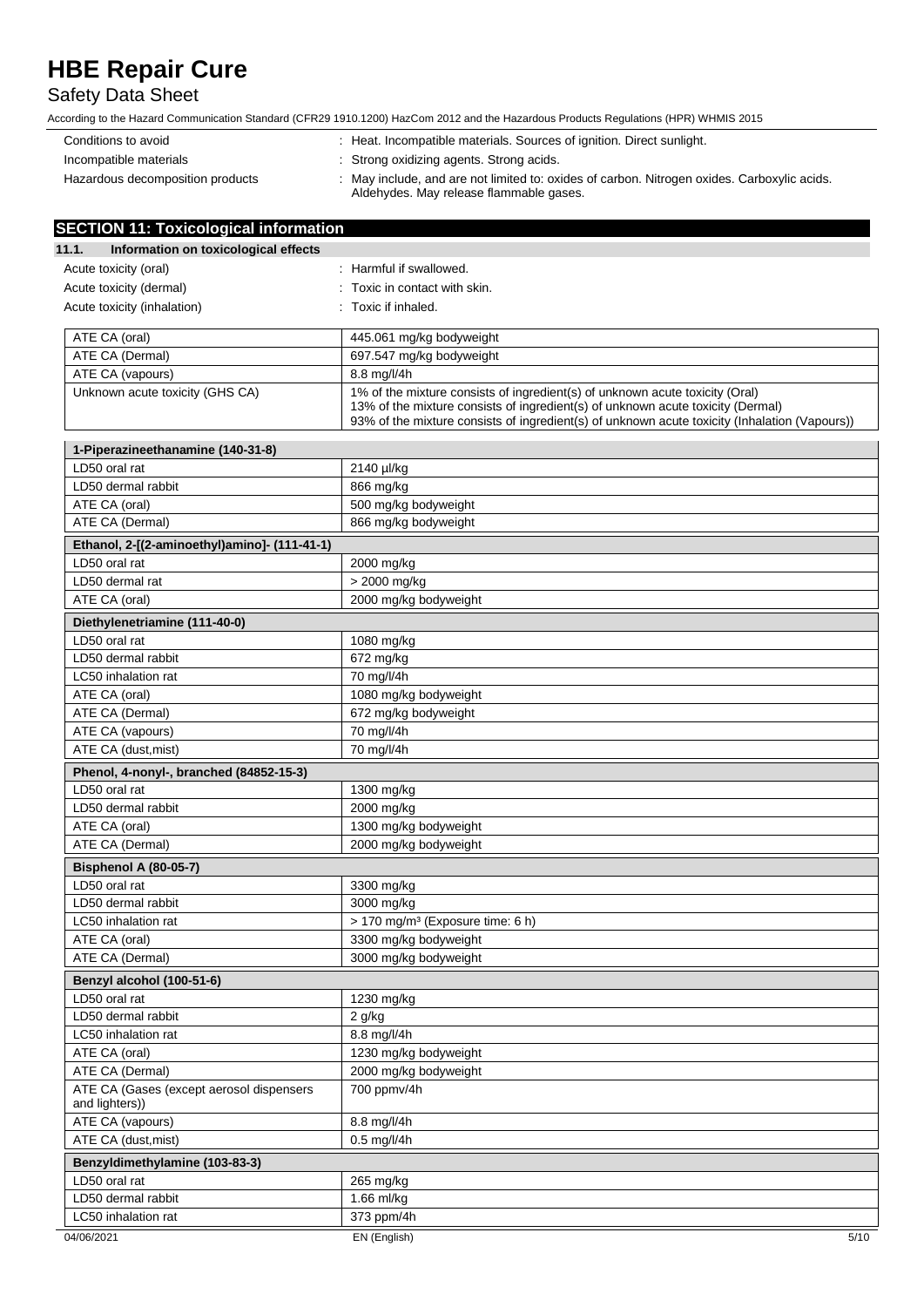## Safety Data Sheet

| Benzyldimethylamine (103-83-3)                                         |                                                                                                                                                                                                                                              |  |
|------------------------------------------------------------------------|----------------------------------------------------------------------------------------------------------------------------------------------------------------------------------------------------------------------------------------------|--|
| ATE CA (oral)                                                          | 265 mg/kg bodyweight                                                                                                                                                                                                                         |  |
| ATE CA (Dermal)                                                        | 1660 mg/kg bodyweight                                                                                                                                                                                                                        |  |
| ATE CA (Gases (except aerosol dispensers                               | 373 ppmv/4h                                                                                                                                                                                                                                  |  |
| and lighters))                                                         |                                                                                                                                                                                                                                              |  |
| ATE CA (vapours)                                                       | 11 mg/l/4h                                                                                                                                                                                                                                   |  |
| ATE CA (dust, mist)                                                    | 1.5 mg/l/4h                                                                                                                                                                                                                                  |  |
| Amines, polyethylenepoly- (68131-73-7)                                 |                                                                                                                                                                                                                                              |  |
| LD50 oral rat                                                          | 1716 mg/kg                                                                                                                                                                                                                                   |  |
| LD50 dermal rat                                                        | 1000 - 2000 mg/kg                                                                                                                                                                                                                            |  |
| LD50 dermal rabbit                                                     | > 2000 mg/kg                                                                                                                                                                                                                                 |  |
| ATE CA (oral)                                                          | 1716 mg/kg bodyweight                                                                                                                                                                                                                        |  |
| ATE CA (Dermal)                                                        | 1100 mg/kg bodyweight                                                                                                                                                                                                                        |  |
| 3,6,9,12-Tetrazaatetradecane-1,14-diamine (4067-16-7)                  |                                                                                                                                                                                                                                              |  |
| LD50 oral rat                                                          | 1600 mg/kg                                                                                                                                                                                                                                   |  |
| ATE CA (oral)                                                          | 1600 mg/kg bodyweight                                                                                                                                                                                                                        |  |
| Tetraethylenepentamine (112-57-2)                                      |                                                                                                                                                                                                                                              |  |
| LD50 oral rat                                                          | 3990 mg/kg                                                                                                                                                                                                                                   |  |
| LD50 dermal rabbit                                                     | 660 µl/kg                                                                                                                                                                                                                                    |  |
| ATE CA (oral)                                                          | 500 mg/kg bodyweight                                                                                                                                                                                                                         |  |
| ATE CA (Dermal)                                                        | 660 mg/kg bodyweight                                                                                                                                                                                                                         |  |
|                                                                        |                                                                                                                                                                                                                                              |  |
| Triethylenetetramine (112-24-3)                                        |                                                                                                                                                                                                                                              |  |
| LD50 oral rat                                                          | 2500 mg/kg                                                                                                                                                                                                                                   |  |
| LD50 dermal rabbit                                                     | 550 mg/kg                                                                                                                                                                                                                                    |  |
| ATE CA (oral)                                                          | 2500 mg/kg bodyweight                                                                                                                                                                                                                        |  |
| ATE CA (Dermal)                                                        | 550 mg/kg bodyweight                                                                                                                                                                                                                         |  |
| N-[3-(Trimethoxysilyl)propyl]-1,2-ethanediamine (1760-24-3)            |                                                                                                                                                                                                                                              |  |
| LD50 oral rat                                                          | 2413 mg/kg                                                                                                                                                                                                                                   |  |
| LD50 dermal rabbit                                                     | > 2009 mg/kg                                                                                                                                                                                                                                 |  |
| ATE CA (oral)                                                          | 2413 mg/kg bodyweight                                                                                                                                                                                                                        |  |
| Propylene glycol diamine, 2-amino-, diether with Propylene (9046-10-0) |                                                                                                                                                                                                                                              |  |
| LD50 oral rat                                                          | 242 mg/kg                                                                                                                                                                                                                                    |  |
| LD50 dermal rat                                                        | 2980 mg/kg                                                                                                                                                                                                                                   |  |
| LD50 dermal rabbit                                                     | 2980 mg/kg                                                                                                                                                                                                                                   |  |
| ATE CA (oral)                                                          | 242 mg/kg bodyweight                                                                                                                                                                                                                         |  |
| ATE CA (Dermal)                                                        | 2980 mg/kg bodyweight                                                                                                                                                                                                                        |  |
| Skin corrosion/irritation                                              | : Causes severe skin burns.                                                                                                                                                                                                                  |  |
|                                                                        | pH: alkaline                                                                                                                                                                                                                                 |  |
| Serious eye damage/irritation                                          | Causes serious eye damage.                                                                                                                                                                                                                   |  |
|                                                                        | pH: alkaline                                                                                                                                                                                                                                 |  |
| Respiratory or skin sensitization                                      | May cause an allergic skin reaction.                                                                                                                                                                                                         |  |
|                                                                        |                                                                                                                                                                                                                                              |  |
| Germ cell mutagenicity                                                 | Not applicable.                                                                                                                                                                                                                              |  |
| Carcinogenicity                                                        | Not applicable.                                                                                                                                                                                                                              |  |
| Reproductive toxicity                                                  | May damage fertility or the unborn child.                                                                                                                                                                                                    |  |
| Phenol, 4-nonyl-, branched (84852-15-3)                                |                                                                                                                                                                                                                                              |  |
| NOAEL (animal/female, F0/P)                                            | 15 mg/kg bodyweight Animal: rat, Animal sex: female, Guideline: OECD Guideline 416 (Two-<br>Generation Reproduction Toxicity Study), Remarks on results: other: Generation: All<br>generations tested: F0, F1, F2, F3 (migrated information) |  |
| NOAEL (animal/male, F1)                                                | 15 mg/kg bodyweight Animal: rat, Animal sex: male, Guideline: other:EPA OPPTS 837.3800<br>(US EPA OPPTS 1998)                                                                                                                                |  |

| STOT-single exposure                         | : May cause respiratory irritation. |
|----------------------------------------------|-------------------------------------|
| Ethanol, 2-[(2-aminoethyl)amino]- (111-41-1) |                                     |
| STOT-single exposure                         | May cause respiratory irritation.   |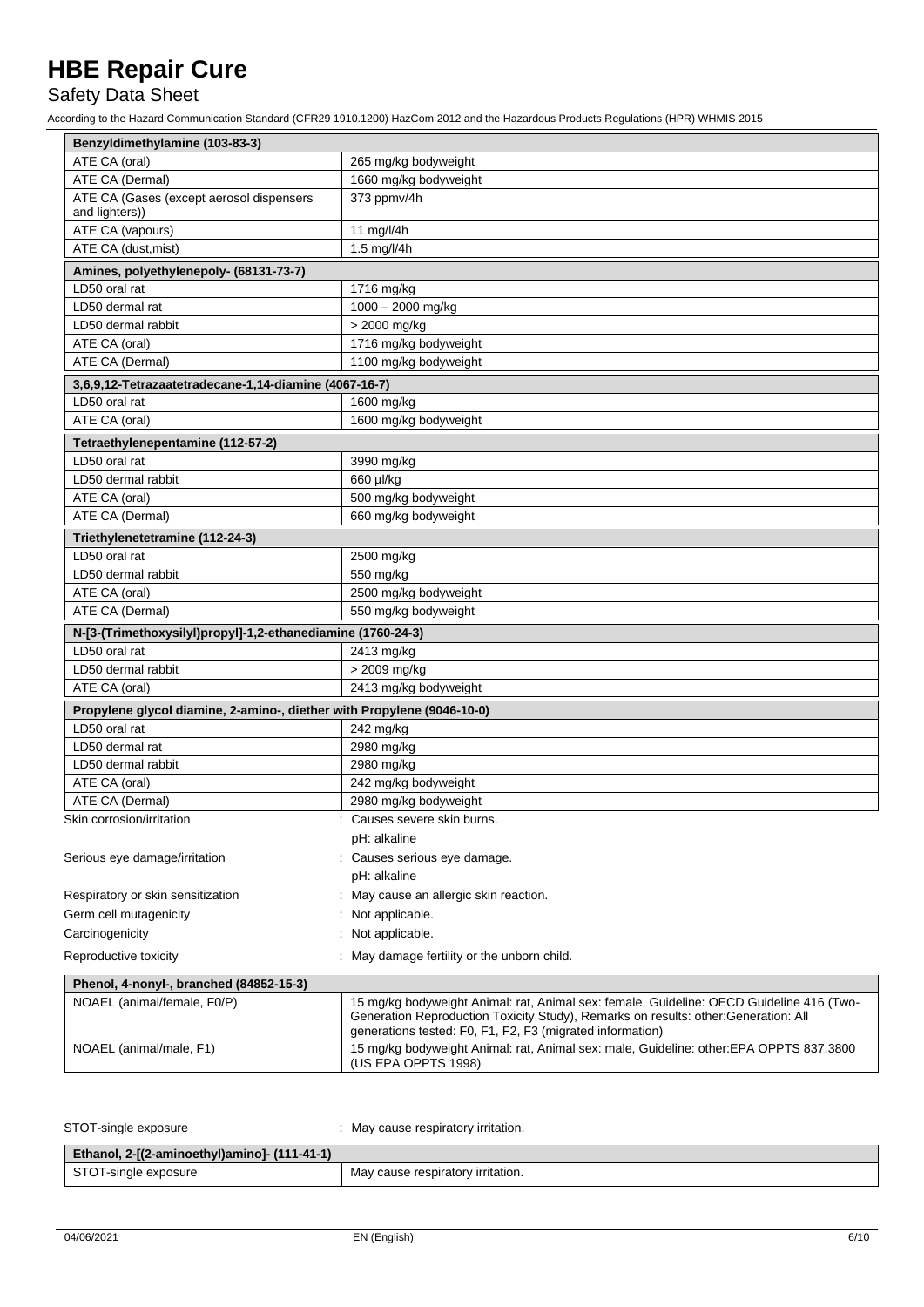## Safety Data Sheet

| Bisphenol A (80-05-7)                                       |                                                                                                                                                                                               |  |
|-------------------------------------------------------------|-----------------------------------------------------------------------------------------------------------------------------------------------------------------------------------------------|--|
| STOT-single exposure                                        | May cause respiratory irritation.                                                                                                                                                             |  |
| STOT-repeated exposure                                      | : May cause damage to organs through prolonged or repeated exposure.                                                                                                                          |  |
| Phenol, 4-nonyl-, branched (84852-15-3)                     |                                                                                                                                                                                               |  |
| LOAEL (oral, rat, 90 days)                                  | 400 mg/kg bodyweight Animal: rat, Guideline: OECD Guideline 407 (Repeated Dose 28-Day<br>Oral Toxicity in Rodents)                                                                            |  |
| NOAEL (oral, rat, 90 days)                                  | 100 mg/kg bodyweight Animal: rat, Animal sex: male, Guideline: OECD Guideline 407<br>(Repeated Dose 28-Day Oral Toxicity in Rodents)                                                          |  |
| STOT-repeated exposure                                      | May cause damage to organs through prolonged or repeated exposure.                                                                                                                            |  |
| <b>Bisphenol A (80-05-7)</b>                                |                                                                                                                                                                                               |  |
| LOAEL (oral, rat, 90 days)                                  | 600 mg/kg bodyweight Animal: rat, Guideline: OECD Guideline 407 (Repeated Dose 28-Day<br>Oral Toxicity in Rodents)                                                                            |  |
| Benzyl alcohol (100-51-6)                                   |                                                                                                                                                                                               |  |
| NOAEL (oral, rat, 90 days)                                  | 400 mg/kg bodyweight Animal: rat, Guideline: other: OECD Guideline 451 (Carcinogenicity<br>Studies)                                                                                           |  |
| N-[3-(Trimethoxysilyl)propyl]-1,2-ethanediamine (1760-24-3) |                                                                                                                                                                                               |  |
| STOT-repeated exposure                                      | May cause damage to organs through prolonged or repeated exposure.                                                                                                                            |  |
| Aspiration hazard                                           | : Not applicable.                                                                                                                                                                             |  |
| <b>HBE-95 SG Cure</b>                                       |                                                                                                                                                                                               |  |
| Viscosity, kinematic (calculated value) (40 °C)             | $> 2200$ cP                                                                                                                                                                                   |  |
| Symptoms/effects after inhalation                           | : Toxic if inhaled. Causes burns to the respiratory system. Causes severe damage to the<br>respiratory tract.                                                                                 |  |
| Symptoms/effects after skin contact                         | : Toxic in contact with skin. Causes severe skin burns. Symptoms may include redness, edema,<br>drying, defatting and cracking of the skin. May cause an allergic skin reaction.              |  |
| Symptoms/effects after eye contact                          | : Causes serious eye damage. Symptoms may include discomfort or pain, excess blinking and<br>tear production, with marked redness and swelling of the conjunctiva. May cause burns.           |  |
| Symptoms/effects after ingestion                            | Harmful if swallowed. May cause burns or irritation of the linings of the mouth, throat, and<br>gastrointestinal tract. May cause gastrointestinal irritation, nausea, vomiting and diarrhea. |  |
| Chronic symptoms                                            | : May cause damage to organs through prolonged or repeated exposure. May cause damage to<br>fertility or the unborn child.                                                                    |  |
| Other information                                           | : Likely routes of exposure: ingestion, inhalation, skin and eye.                                                                                                                             |  |
| <b>SECTION 12: Ecological information</b>                   |                                                                                                                                                                                               |  |
| 12.1.<br><b>Toxicity</b>                                    |                                                                                                                                                                                               |  |
| Ecology - general                                           | : May cause long-term adverse effects in the aquatic environment.                                                                                                                             |  |
| 1-Piperazineethanamine (140-31-8)                           |                                                                                                                                                                                               |  |
| LC50 - Fish [1]                                             | 1950 - 2460 mg/l (Exposure time: 96 h - Species: Pimephales promelas [flow-through])                                                                                                          |  |
| LC50 - Fish [2]                                             | > 1000 mg/l (Exposure time: 96 h - Species: Poecilia reticulata [semi-static])                                                                                                                |  |
| EC50 - Crustacea [1]                                        | 32 mg/l (Exposure time: 48 h - Species: Daphnia magna)                                                                                                                                        |  |
| EC50 72h - Algae [1]                                        | 495 mg/l (Species: Pseudokirchneriella subcapitata)                                                                                                                                           |  |
| Ethanol, 2-[(2-aminoethyl)amino]- (111-41-1)                |                                                                                                                                                                                               |  |
| LC50 - Fish [1]                                             | 728 mg/l (Exposure time: 96 h - Species: Pimephales promelas)                                                                                                                                 |  |
| EC50 - Crustacea [1]                                        | 22 mg/l (Exposure time: 48 h - Species: Daphnia magna)                                                                                                                                        |  |
| EC50 72h - Algae [1]                                        | 210 mg/l (Species: Desmodesmus subspicatus)                                                                                                                                                   |  |
| Diethylenetriamine (111-40-0)                               |                                                                                                                                                                                               |  |
| LC50 - Fish [1]                                             | 248 mg/l (Exposure time: 96 h - Species: Poecilia reticulata [static])                                                                                                                        |  |
| LC50 - Fish [2]                                             | 1014 mg/l (Exposure time: 96 h - Species: Poecilia reticulata [semi-static])                                                                                                                  |  |
| EC50 - Crustacea [1]                                        | 16 mg/l (Exposure time: 48 h - Species: Daphnia magna)                                                                                                                                        |  |
| EC50 72h - Algae [1]                                        | 1164 mg/l (Species: Pseudokirchneriella subcapitata)                                                                                                                                          |  |
| EC50 96h - Algae [1]                                        | 345.6 mg/l (Species: Pseudokirchneriella subcapitata)                                                                                                                                         |  |
| EC50 96h - Algae [2]                                        | 592 mg/l (Species: Desmodesmus subspicatus)                                                                                                                                                   |  |
| Phenol, 4-nonyl-, branched (84852-15-3)                     |                                                                                                                                                                                               |  |
| LC50 - Fish [1]                                             | 0.135 mg/l (Exposure time: 96 h - Species: Pimephales promelas [flow-through])                                                                                                                |  |
| LC50 - Fish [2]                                             | 0.1351 mg/l (Exposure time: 96 h - Species: Lepomis macrochirus [flow-through])                                                                                                               |  |
| EC50 - Crustacea [1]                                        | 0.14 mg/l (Exposure time: 48 h - Species: Daphnia magna)                                                                                                                                      |  |
| EC50 72h - Algae [1]                                        | 0.16 - 0.72 mg/l (Species: Pseudokirchneriella subcapitata [static])                                                                                                                          |  |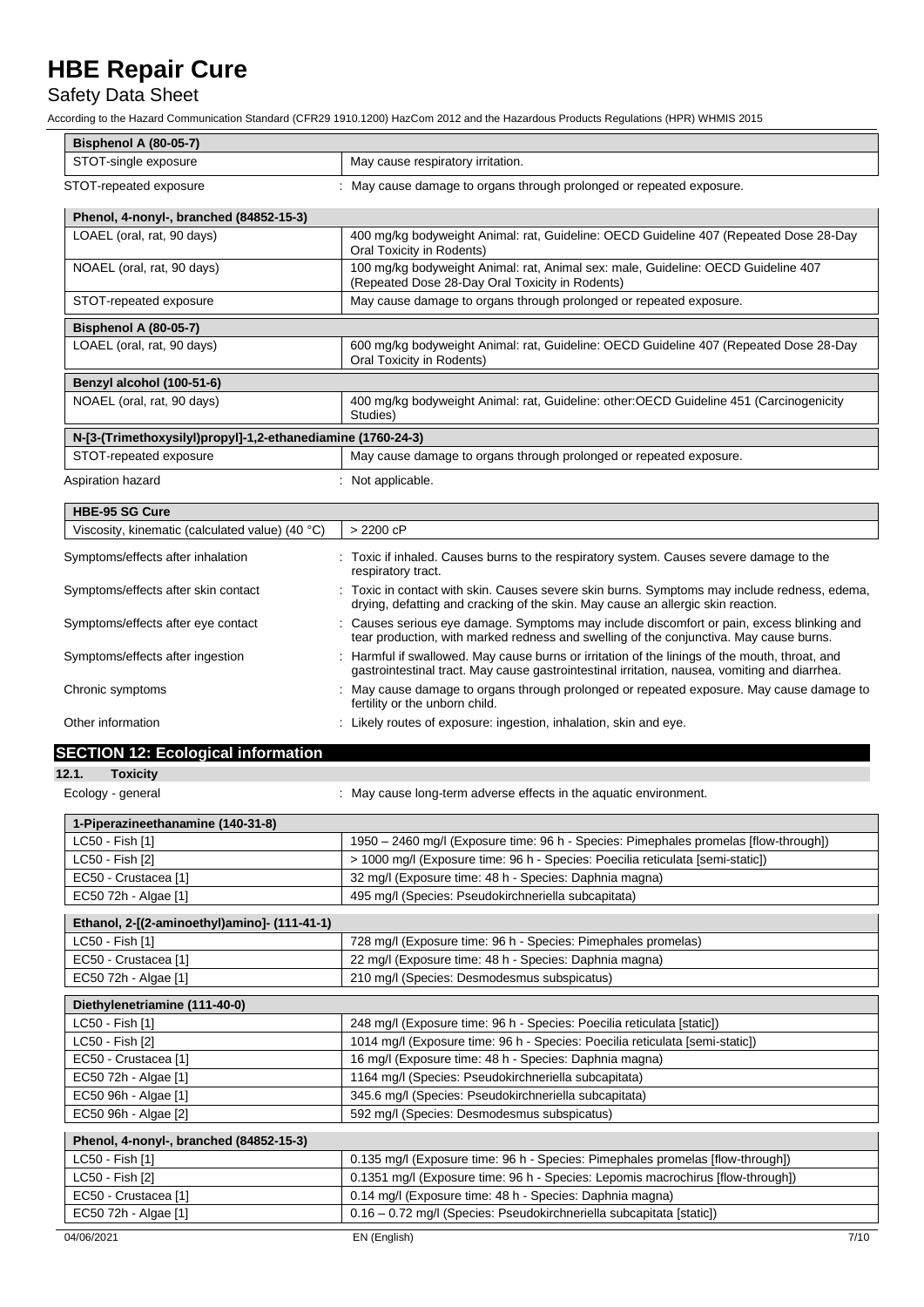## Safety Data Sheet

| Phenol, 4-nonyl-, branched (84852-15-3)      |                                                                                                                                             |  |
|----------------------------------------------|---------------------------------------------------------------------------------------------------------------------------------------------|--|
| EC50 72h - Algae [2]                         | 1.3 mg/l (Species: Desmodesmus subspicatus)                                                                                                 |  |
| EC50 96h - Algae [1]                         | 0.36 - 0.48 mg/l (Species: Pseudokirchneriella subcapitata [static])                                                                        |  |
| NOEC chronic fish                            | 0.006 mg/l Test organisms (species): Oncorhynchus mykiss (previous name: Salmo gairdneri)<br>Duration: '91 d'                               |  |
| Bisphenol A (80-05-7)                        |                                                                                                                                             |  |
| LC50 - Fish [1]                              | 3.6 - 5.4 mg/l (Exposure time: 96 h - Species: Pimephales promelas [flow-through])                                                          |  |
| LC50 - Fish [2]                              | 4 - 5.5 mg/l (Exposure time: 96 h - Species: Pimephales promelas [static])                                                                  |  |
| EC50 - Crustacea [1]                         | 10.2 mg/l (Exposure time: 48 h - Species: Daphnia magna)                                                                                    |  |
| EC50 - Crustacea [2]                         | 3.9 mg/l (Exposure time: 48 h - Species: Daphnia magna)                                                                                     |  |
| EC50 96h - Algae [1]                         | 2.5 mg/l (Species: Pseudokirchneriella subcapitata)                                                                                         |  |
| EC50 96h - Algae [2]                         | 1.4 mg/l Test organisms (species): Skeletonema costatum                                                                                     |  |
| LOEC (chronic)                               | 3.6 mg/l Test organisms (species): other: Rotifer (Brachionus calyciflorus) Duration: '48 h'                                                |  |
| Benzyl alcohol (100-51-6)                    |                                                                                                                                             |  |
| LC50 - Fish [1]                              | 460 mg/l (Exposure time: 96 h - Species: Pimephales promelas [static])                                                                      |  |
| LC50 - Fish [2]                              | 10 mg/l (Exposure time: 96 h - Species: Lepomis macrochirus [static])                                                                       |  |
| EC50 - Crustacea [1]                         | 23 mg/l (Exposure time: 48 h - Species: water flea)                                                                                         |  |
| EC50 72h - Algae [1]                         | 770 mg/l Test organisms (species): Pseudokirchneriella subcapitata (previous names:<br>Raphidocelis subcapitata, Selenastrum capricornutum) |  |
| EC50 72h - Algae [2]                         | 500 mg/l Test organisms (species): Pseudokirchneriella subcapitata (previous names:<br>Raphidocelis subcapitata, Selenastrum capricornutum) |  |
| NOEC (chronic)                               | 51 mg/l Test organisms (species): Daphnia magna Duration: '21 d'                                                                            |  |
| Benzyldimethylamine (103-83-3)               |                                                                                                                                             |  |
| LC50 - Fish [1]                              | 35.8 - 39.9 mg/l (Exposure time: 96 h - Species: Pimephales promelas [flow-through])                                                        |  |
| Amines, polyethylenepoly- (68131-73-7)       |                                                                                                                                             |  |
| LC50 - Fish [1]                              | 100 mg/l (Exposure time: 96 h - Species: Poecilia reticulata [semi-static])                                                                 |  |
| Tetraethylenepentamine (112-57-2)            |                                                                                                                                             |  |
| LC50 - Fish [1]                              | 420 mg/l (Exposure time: 96 h - Species: Poecilia reticulata [static])                                                                      |  |
| EC50 - Crustacea [1]                         | 24.1 mg/l (Exposure time: 48 h - Species: Daphnia magna)                                                                                    |  |
| EC50 72h - Algae [1]                         | 2.1 mg/l (Species: Pseudokirchneriella subcapitata)                                                                                         |  |
| Triethylenetetramine (112-24-3)              |                                                                                                                                             |  |
| LC50 - Fish [1]                              | 570 mg/l (Exposure time: 96 h - Species: Poecilia reticulata [semi-static])                                                                 |  |
| LC50 - Fish [2]                              | 495 mg/l (Exposure time: 96 h - Species: Pimephales promelas)                                                                               |  |
| EC50 - Crustacea [1]                         | 31.1 mg/l (Exposure time: 48 h - Species: Daphnia magna)                                                                                    |  |
| EC50 72h - Algae [1]                         | 2.5 mg/l (Species: Desmodesmus subspicatus)                                                                                                 |  |
| EC50 72h - Algae [2]                         | 20 mg/l (Species: Pseudokirchneriella subcapitata)                                                                                          |  |
| EC50 96h - Algae [1]                         | 3.7 mg/l (Species: Pseudokirchneriella subcapitata)                                                                                         |  |
| 12.2.<br>Persistence and degradability       |                                                                                                                                             |  |
| <b>HBE-95 SG Cure</b>                        |                                                                                                                                             |  |
| Persistence and degradability                | Not established.                                                                                                                            |  |
| 12.3.<br><b>Bioaccumulative potential</b>    |                                                                                                                                             |  |
| <b>HBE-95 SG Cure</b>                        |                                                                                                                                             |  |
| Bioaccumulative potential                    | Not established.                                                                                                                            |  |
| 1-Piperazineethanamine (140-31-8)            |                                                                                                                                             |  |
| BCF - Fish [1]                               | (no bioaccumulation expected)                                                                                                               |  |
| Partition coefficient n-octanol/water        | $-1.48$                                                                                                                                     |  |
| Ethanol, 2-[(2-aminoethyl)amino]- (111-41-1) |                                                                                                                                             |  |
| BCF - Fish [1]                               | $0.2 - 3.7$                                                                                                                                 |  |
| Partition coefficient n-octanol/water        | $-1.46$                                                                                                                                     |  |
| Diethylenetriamine (111-40-0)                |                                                                                                                                             |  |
| BCF - Fish [1]                               | $0.3 - 1.7$                                                                                                                                 |  |
| Partition coefficient n-octanol/water        | $-1.3$                                                                                                                                      |  |
| Phenol, 4-nonyl-, branched (84852-15-3)      |                                                                                                                                             |  |
| BCF - Fish [1]                               | 271                                                                                                                                         |  |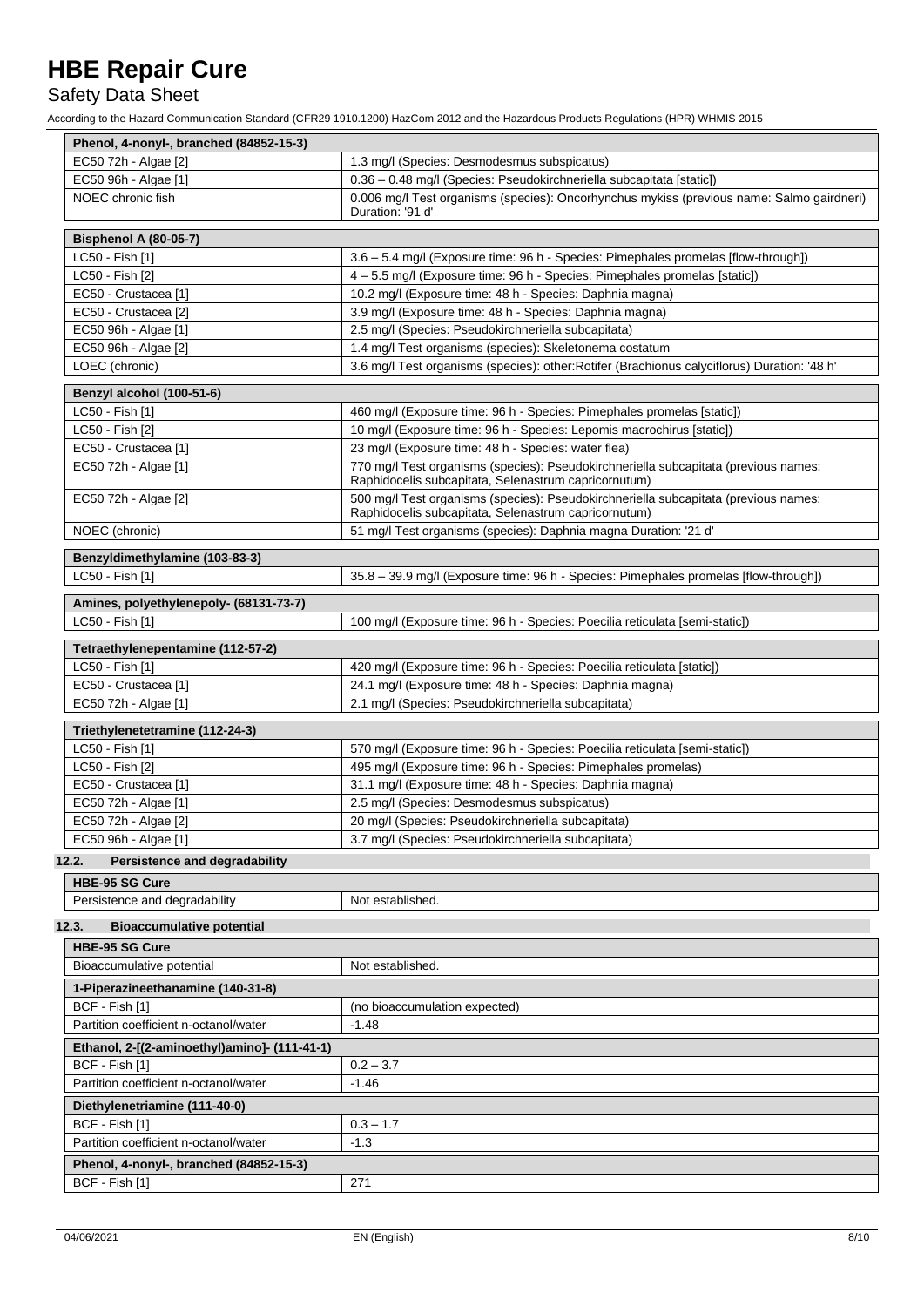## Safety Data Sheet

According to the Hazard Communication Standard (CFR29 1910.1200) HazCom 2012 and the Hazardous Products Regulations (HPR) WHMIS 2015

| <b>Bisphenol A (80-05-7)</b>          |                               |  |
|---------------------------------------|-------------------------------|--|
| BCF - Fish [1]                        | $5.1 - 13.8$                  |  |
| Partition coefficient n-octanol/water | 2.2                           |  |
| Benzyl alcohol (100-51-6)             |                               |  |
| Partition coefficient n-octanol/water | 1.1                           |  |
| Tetraethylenepentamine (112-57-2)     |                               |  |
| BCF - Fish [1]                        | (no bioaccumulation expected) |  |
| Partition coefficient n-octanol/water | < 1                           |  |
| Triethylenetetramine (112-24-3)       |                               |  |
| BCF - Fish [1]                        | (no bioaccumulation expected) |  |
| Partition coefficient n-octanol/water | $-1.4$                        |  |

### **12.4. Mobility in soil**

| 1-Piperazineethanamine (140-31-8)                   |         |  |
|-----------------------------------------------------|---------|--|
| Partition coefficient n-octanol/water               | $-1.48$ |  |
| Ethanol, 2-[(2-aminoethyl)amino]- (111-41-1)        |         |  |
| Partition coefficient n-octanol/water               | $-1.46$ |  |
| Diethylenetriamine (111-40-0)                       |         |  |
| Partition coefficient n-octanol/water               | $-1.3$  |  |
| <b>Bisphenol A (80-05-7)</b>                        |         |  |
| Partition coefficient n-octanol/water               | 2.2     |  |
| Benzyl alcohol (100-51-6)                           |         |  |
| Partition coefficient n-octanol/water               | 1.1     |  |
| Tetraethylenepentamine (112-57-2)                   |         |  |
| Partition coefficient n-octanol/water               | < 1     |  |
| Triethylenetetramine (112-24-3)                     |         |  |
| Partition coefficient n-octanol/water               | $-1.4$  |  |
| $\sim$<br>$\sim$ $\sim$ $\sim$ $\sim$ $\sim$ $\sim$ |         |  |

#### **12.5. Other adverse effects**

| Ozone | : Not applicable. |
|-------|-------------------|
|       |                   |

|  |  | Other information |
|--|--|-------------------|
|--|--|-------------------|

: No other effects known.

## **SECTION 13: Disposal considerations 13.1. Disposal methods** Product/Packaging disposal recommendations : Dispose of contents/container to hazardous or special waste collection point, in accordance with local, regional, national and/or international regulation. The generation of waste should be avoided or minimized wherever possible.

Additional information **interest in the containers** : Handle empty containers with care because residual vapours are flammable.

## **SECTION 14: Transport information**

| 14.1. UN number                                                                                                              |                                                                                                                                                                                                                                                                  |
|------------------------------------------------------------------------------------------------------------------------------|------------------------------------------------------------------------------------------------------------------------------------------------------------------------------------------------------------------------------------------------------------------|
| UN-No.(DOT/TDG)<br>UN-No. (IMDG)<br>UN-No. (IATA)                                                                            | : UN2735<br>: 2735<br>: 2735                                                                                                                                                                                                                                     |
| 14.2. UN proper shipping name                                                                                                |                                                                                                                                                                                                                                                                  |
| Proper Shipping Name (DOT/TDG)<br>Proper Shipping Name (IMDG)<br>Proper Shipping Name (IATA)                                 | : Polyamines, liquid, corrosive, n.o.s. (1-Piperazineethanamine; Benzyldimethylamine)<br>: AMINES, LIQUID, CORROSIVE, N.O.S. (1-Piperazineethanamine; Benzyldimethylamine)<br>: Amines, liquid, corrosive, n.o.s. (1-Piperazineethanamine ; Benzyldimethylamine) |
| 14.3. Transport hazard class(es)                                                                                             |                                                                                                                                                                                                                                                                  |
| Department of Transportation (DOT) and Transportation of Dangerous Goods (TDG)<br>Class (DOT/TDG)<br>Hazard labels (DOT/TDG) | : 8                                                                                                                                                                                                                                                              |